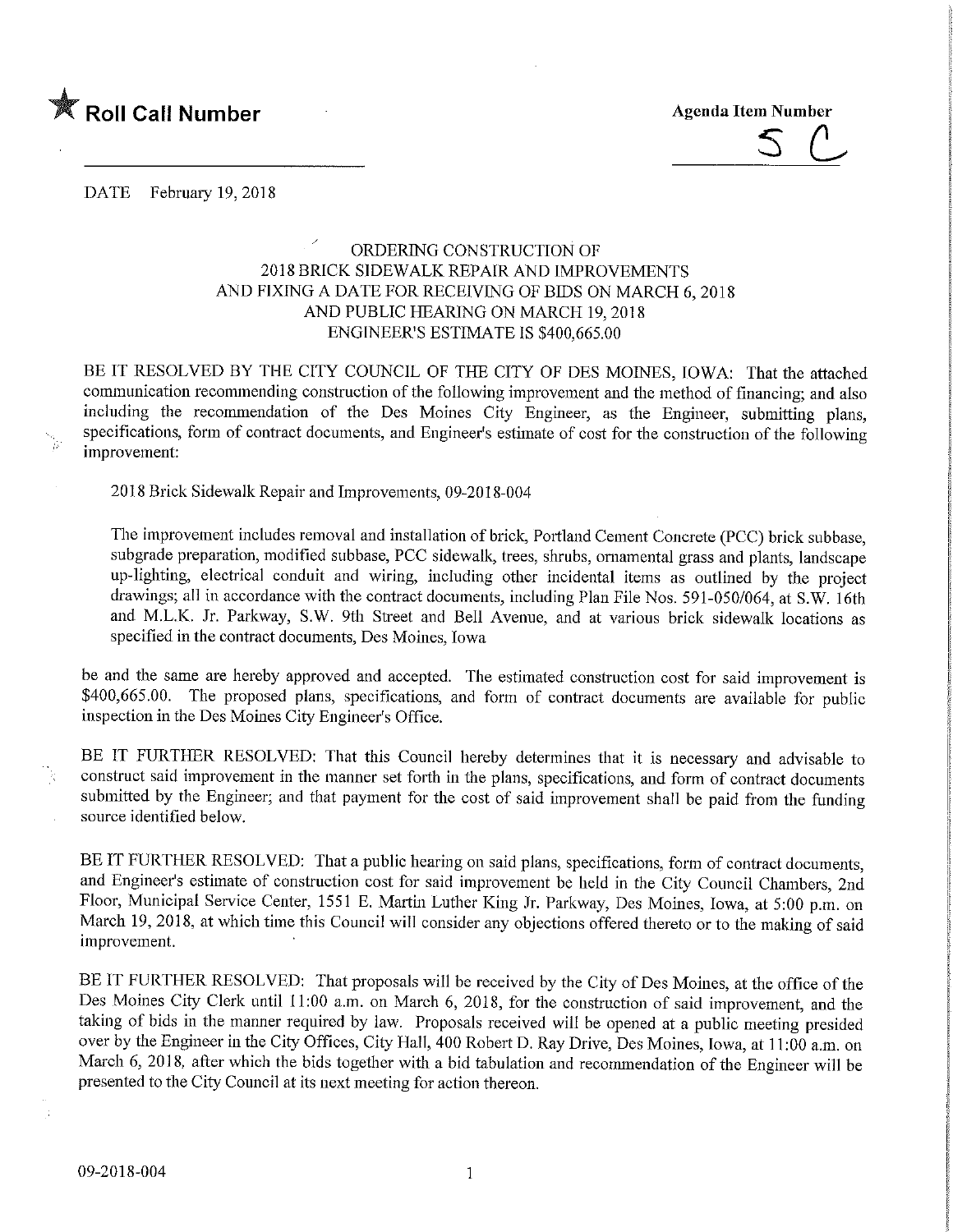

**Agenda Item Number** 

DATE February 19, 2018

BE IT FURTHER RESOLVED: That an appropriate Notice to Bidders for said improvement be posted, and Notice of Public Hearing for said improvement be published in the Des Moines Register, all as provided and directed by Chapter 26 and/or 314, Code of Iowa.

(City Council Communication Number  $\frac{180\%}{\ }$  attached.)

Moved by to adopt.

FORM APPROVED: THE RESERVED FUNDS AVAILABLE

Kathleen Vanderpool Deputy City Attorney

Robert L. Fagen Des Moines Finance Director

 $\to$   $\quad$   $\leftarrow$ 

Funding Source: 2017-2018 CEP, Page Street - 32, Sidewalk Replacement, SW084, Being: ;235,250 in G.O. Bonds; and the remaining \$165,415.00 in G.O. Bonds transferred from ST265, Corridor Improvements

| <b>COUNCIL ACTION</b> | <b>YEAS</b> | <b>NAYS</b> | <b>PASS</b> | <b>ABSENT</b> | I, Diane Rauh, City Clerk of said City Council, hereby     |
|-----------------------|-------------|-------------|-------------|---------------|------------------------------------------------------------|
| <b>COWNIE</b>         |             |             |             |               | certify that at a meeting of the City Council, held on the |
| <b>BOESEN</b>         |             |             |             |               | above date, among other proceedings the above was          |
| <b>COLEMAN</b>        |             |             |             |               | adopted.                                                   |
| <b>GATTO</b>          |             |             |             |               |                                                            |
| <b>GRAY</b>           |             |             |             |               | IN WITNESS WHEREOF, I have hereunto set my hand            |
| <b>MANDELBAUM</b>     |             |             |             |               | and affixed my seal the day and year first above           |
| <b>WESTERGAARD</b>    |             |             |             |               | written.                                                   |
| <b>TOTAL</b>          |             |             |             |               |                                                            |
| <b>MOTION CARRIED</b> |             |             |             | APPROVED      |                                                            |
|                       |             |             |             |               |                                                            |
|                       |             |             |             |               |                                                            |
|                       |             |             |             | Mayor         |                                                            |

09-2018-004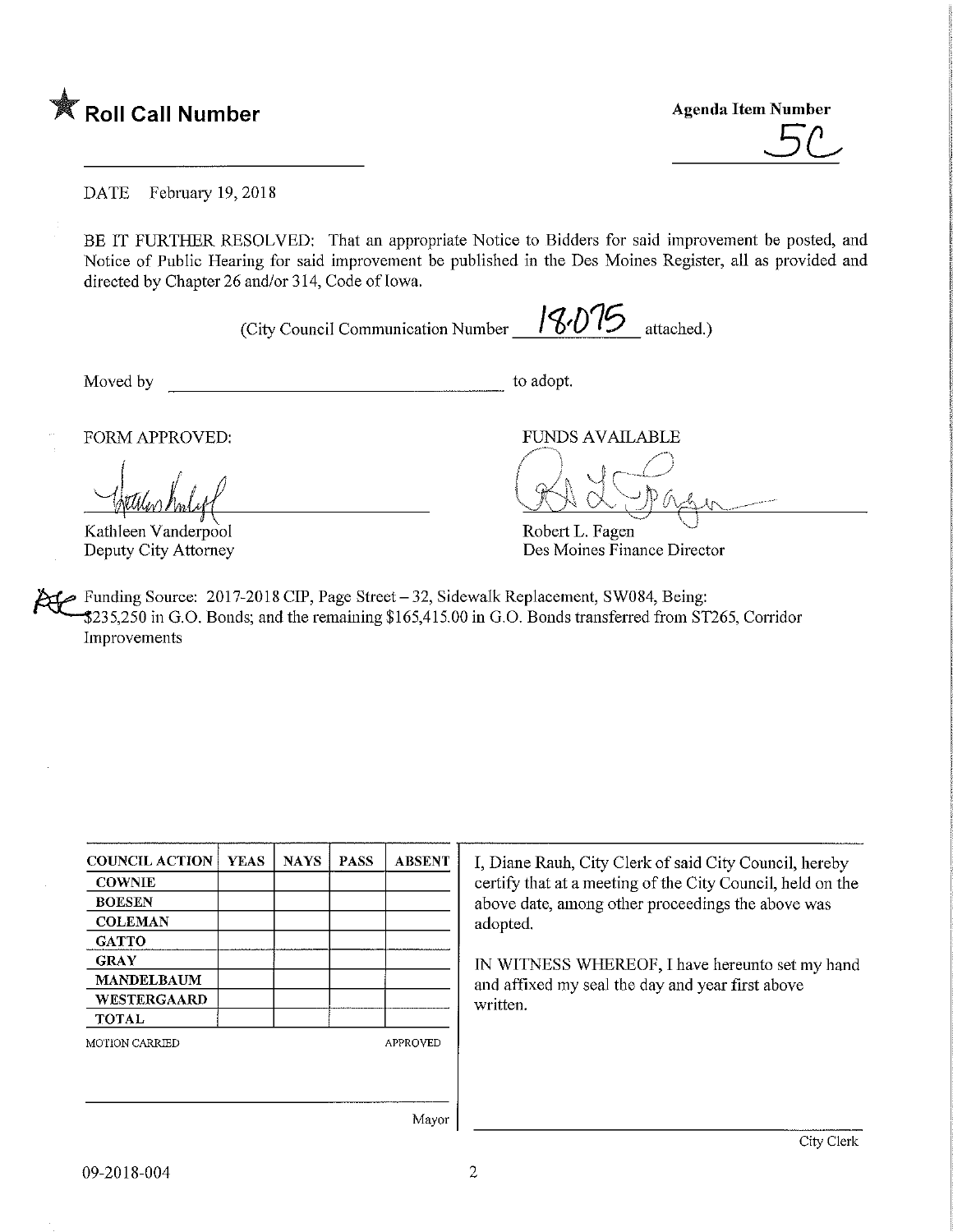## **CONSTRUCTION ESTIMATE**

े<br>पुरुष च

DEPARTMENT OF ENGINEERiNQ

CITY OF DES MOINES, IOWA

Activity ID 09-2018-004 IDOT PROJECT NO. N/A DATE: 1/31/18

 $\mathcal{C}$ 

## PROJECT: 2018 Brick Sidewalk Repair and improvements

|      |                                           | <b>FROJEDT: 2010 DHCK Studies Repair and http://editerres</b>                              |                             | <b>ESTIMATED UNITS</b> | <b>AMOUNT</b> |             |
|------|-------------------------------------------|--------------------------------------------------------------------------------------------|-----------------------------|------------------------|---------------|-------------|
| NO.  | <b>ITEM CODE</b>                          | <b>DESCRIPTION</b>                                                                         | <b>UNIT</b><br><b>TOTAL</b> |                        | UNIT PRICE    | TOTAL       |
| 0001 | 11020                                     | MOBILIZATION                                                                               | LS                          | 1                      | 5000          | \$5,000.00  |
| 0002 | 11050                                     | CONCRETE WASHOUT<br>÷                                                                      | <b>LS</b>                   | 1                      | 1000          | \$1,000.00  |
| 0003 | 2010                                      | CLEARING AND GRUBBING                                                                      |                             | 13.4                   | 75            | \$1,005.00  |
| 0004 | 2010                                      | SUBBASE, SPECIAL BACKFILL                                                                  |                             | 20                     | 30            | \$600.00    |
| 0005 | 7010                                      | PAVEMENT, PCC, 8"                                                                          |                             | 45                     | 75            | \$3,375.00  |
| 0006 | 7030                                      | SHARED USE PATH, PCC, 6"                                                                   |                             | 11                     | 75            | \$825.00    |
| 0007 | 7030                                      | DETECTABLE WARNING, CAST IRON                                                              |                             | 75                     | 75            | \$5,625.00  |
| 0008 | 7040                                      | PARTIAL DEPTH PATCH, PCC                                                                   |                             | 630                    | 75            | \$47,250,00 |
| 0009 | 7040                                      | PAVEMENT REMOVAL                                                                           |                             | 130                    | 30            | \$3,900.00  |
| 0010 | 7080                                      | PCC EDGE RESTRAINT, PAVER BAND, 28" (WIDTH), 8" (DEPTH)                                    |                             | 120                    | 30            | \$3,600.00  |
| 0011 | 8020                                      | PAINTED PAVEMENT MARKINGS, SOLVENT/WATERBORNE                                              |                             | 10.1                   | 100           | \$1,010.00  |
| 0012 | 8020                                      | PAVEMENT MARKINGS REMOVED                                                                  |                             | $\overline{2}$         | 100           | \$200.00    |
| 0013 | 8030                                      | TEMPORARY TRAFFIC CONTROL                                                                  |                             | 1                      | 5500          | \$5,500.00  |
| 0014 | 9020                                      | SOD                                                                                        | <b>SQ</b>                   | 65                     | 75            | \$4,875.00  |
| 0015 | 9060                                      | REMOVAL AND REINSTALLATION OF EXISTING FENCE, BLACK WELDED<br>WIRE FENCE, 8' TALL          |                             | 43                     | 120           | \$5,160.00  |
| 0016 | <b>TECHNICAL</b><br><b>SPECIFICATIONS</b> | BRICK SIDEWALK WITH REPLACED PAVERS, CONCRETE BASE                                         | SY                          | 10                     | 150           | \$1,500.00  |
| 0017 | SUPPLEMENTAL<br><b>SPECIFICATIONS</b>     | <b>TREE PROTECTION FENCE</b>                                                               | LF                          | 150                    | 5             | \$750.00    |
| 0018 | <b>TECHNICAL</b><br><b>SPECIFICATIONS</b> | BRICK SIDEWALK WITH SALVAGED PAVERS, SAND BASE                                             | SY                          | 390                    | 225           | \$87,750.00 |
| 0019 |                                           | EST. REF. NOTES   BRICK SIDEWALK WITH SALVAGED PAVERS, CONCRETE BASE                       | SY                          | 70                     | 330           | \$23,100.00 |
| 0020 | <b>TECHNICAL</b><br>SPECIFICATIONS        | SIDEWALK, 4" PCC CLASS 'B', REMOVE AND REPLACE                                             | SY                          | 25                     | 90            | \$2,250.00  |
| 0021 | <b>TECHNICAL</b><br>SPECIFICATIONS        | SIDEWALK, THROUGH ALLEY, 7" PCC, REMOVE AND REPLACE                                        | SY                          | 20                     | 105           | \$2,100.00  |
| 0022 | <b>TECHNICAL</b><br><b>SPECIFICATIONS</b> | SIDEWALK, THROUGH DRIVEWAY, 6" PCC, REMOVE AND REPLACE                                     | SY                          | 20                     | 100           | \$2,000.00  |
| 0023 | TECHNICAL<br><b>SPECIFICATIONS</b>        | DRIVEWAY, 6" PCC, REMOVE AND REPLACE                                                       | SY                          | 25                     | 100           | \$2,500.00  |
| 0024 | TECHNICAL<br><b>SPECIFICATIONS</b>        | ALLEY, 7" PCC, REMOVE AND REPLACE                                                          | SY                          | 25                     | 105           | \$2,625.00  |
| 0025 | <b>TECHNICAL</b><br><b>SPECIFICATIONS</b> | TREE ROOT GRINDING                                                                         | EΑ                          | 20                     | 75            | \$1,500.00  |
| 0026 | <b>TECHNICAL</b><br>SPECIFICATIONS        | HYDRAULIC SEEDING                                                                          | SQ                          | 50                     | 45            | \$2,250.00  |
| 0027 | TECHNICAL<br><b>SPECIFICATIONS</b>        | MODULAR WALL                                                                               | SF                          | 200                    | 35            | \$7,000.00  |
| 0028 | <b>TECHNICAL</b><br><b>SPECIFICATIONS</b> | NEW STOP BOX HOUSING                                                                       | EA                          | $\overline{2}$         | 250           | \$500.00    |
| 0029 | <b>TECHNICAL</b><br><b>SPECIFICATIONS</b> | NEW STOP BOX ROD                                                                           | EA                          | 2                      | 250           | \$500.00    |
| 0030 | <b>TECHNICAL</b><br>SPECIFICATIONS        | MAJOR HANDHOLE ADJUSTMENT, TYPE I PRECAST CONCRETE<br> HANDHOLE                            | EΑ                          | 2                      | 1100          | \$2,200.00  |
| 0031 | TECHNICAL                                 | MAJOR HANDHOLE ADJUSTMENT, TYPE II, III, OR IV POLYMER<br>SPECIFICATIONS CONCRETE HANDHOLE | EA                          | 2                      | 1400          | \$2,800.00  |
| 0032 | <b>TECHNICAL</b><br><b>SPECIFICATIONS</b> | LOOP DETECTOR, REPLACEMENT 6'X8'                                                           | EΑ                          | 2                      | 1000          | \$2,000.00  |
| 0033 | <b>TECHNICAL</b><br>SPECIFICATIONS        | LOOP DETECTOR, REPLACEMENT 6'X20'                                                          | EΑ                          | $\overline{c}$         | 1500          | \$3,000.00  |
| 0034 | 2533-4980005                              | Mobilization                                                                               | 1                           | 1                      | 25000         | \$25,000.00 |
| 0035 | 2602-0000020                              | Silt Fence                                                                                 | LF                          | 400                    | 3             | \$1,200.00  |
| 0036 | 2511-6745900                              | Removal of Concrete Walks                                                                  | <b>SF</b>                   | 1000                   | 3,5           | \$3,500.00  |
| 0037 | 2101-0850002                              | Removal of Concrete segmented wall                                                         | LF                          | 50                     | 10            | \$500.00    |
| 0038 | 2101-0850002                              | Removal of Existing Shrubs                                                                 | LS                          | 1                      | 500           | \$500.00    |
| 0039 | 2101-0850002                              | Earthwork, Site Preparation and Grading (includes sod removal)                             | LS                          | 1                      | 10000         | \$10,000.00 |